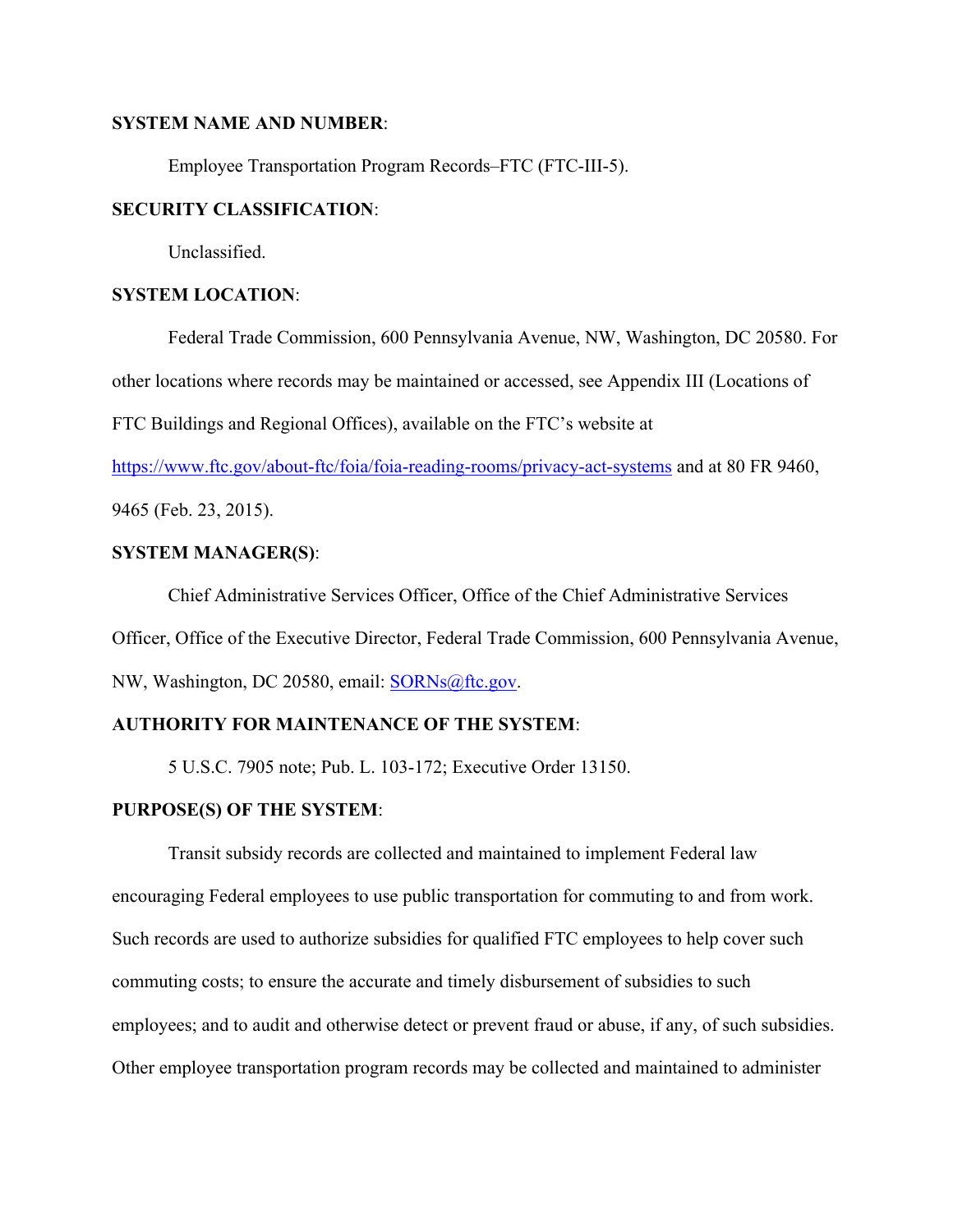those programs, including for building security purposes (e.g., drivers' license numbers maintained for individuals who have been issued garage parking permits).

#### **CATEGORIES OF INDIVIDUALS COVERED BY THE SYSTEM**:

Past and present FTC employees who have applied for public transportation subsidies to commute for work, or who may apply to participate in other employee transportation-related programs (e.g., parking garage permits) that the DOT or FTC may administer from time to time, if any.

#### **CATEGORIES OF RECORDS IN THE SYSTEM**:

Data that the FTC may compile, generate, and maintain in connection with reviewing and approving transit subsidy applications filed by eligible FTC employees with the online system operated by Department of Transportation (DOT), which administers and distributes Federal transit subsidies.

This FTC system notice applies to application data about FTC employees that the FTC may access from DOT's system, or that the FTC may itself generate, in reviewing and approving transit subsidies requested by its employees, or to audit and verify transit disbursements made to such employees, to the extent the FTC maintains and retrieves this data from its own system of records by employee name or other identifier assigned to such individuals. This system notice does not cover the transit application data compiled and maintained by DOT, which is covered by DOT's system notice. See DOT/ALL 8 (Employee Transportation Facilitation), or any successor system notice for that system, for the categories of records maintained in DOT's system.

## **RECORD SOURCE CATEGORIES**:

Past and current FTC employees who have applied to participate in the subsidy program;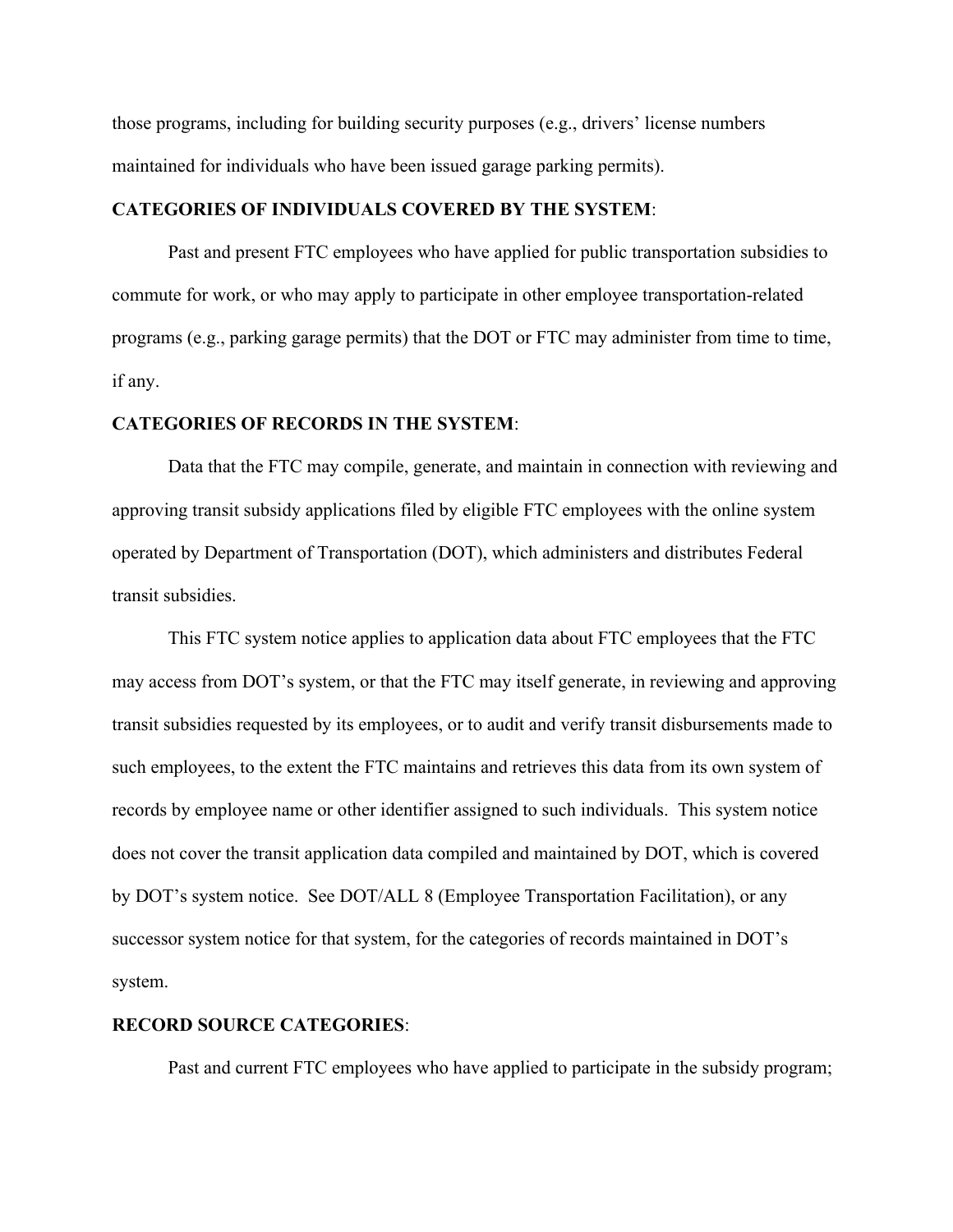FTC offices; Department of Transportation.

# **ROUTINE USES OF RECORDS MAINTAINED IN THE SYSTEM, INCLUDING CATEGORIES OF USERS AND THE PURPOSES OF SUCH USES**:

Records in this system:

 (1) May be disclosed to the U.S. Department of Transportation (DOT) for purposes of processing and distributing subsidies to FTC employees and verifying employee compliance with program rules, and may be used and disclosed by DOT under the routine uses set forth in the applicable DOT system notice, DOT/ALL 8 (Employee Transportation Facilitation), or any successor system notice for that system; and

 (2) May be disclosed to other investigatory or law enforcement authorities, where necessary, to investigate, prosecute, discipline, or pursue other appropriate action against suspected program fraud or abuse, if any.

 For other ways that the Privacy Act permits the FTC to use or disclose system records outside the agency, see Appendix I (Authorized Disclosures and Routine Uses Applicable to All FTC Privacy Act Systems of Records), available on the FTC's website at https://www.ftc.gov/about-ftc/foia/foia-reading-rooms/privacy-act-systems and at 83 FR 55542- 55543 (Nov. 6, 2018).

#### **POLICIES AND PRACTICES FOR STORAGE OF RECORDS**:

Records are maintained in electronic or paper format.

#### **POLICIES AND PRACTICES FOR RETRIEVAL OF RECORDS**:

Records are maintained and retrieved alphabetically by employee's last name.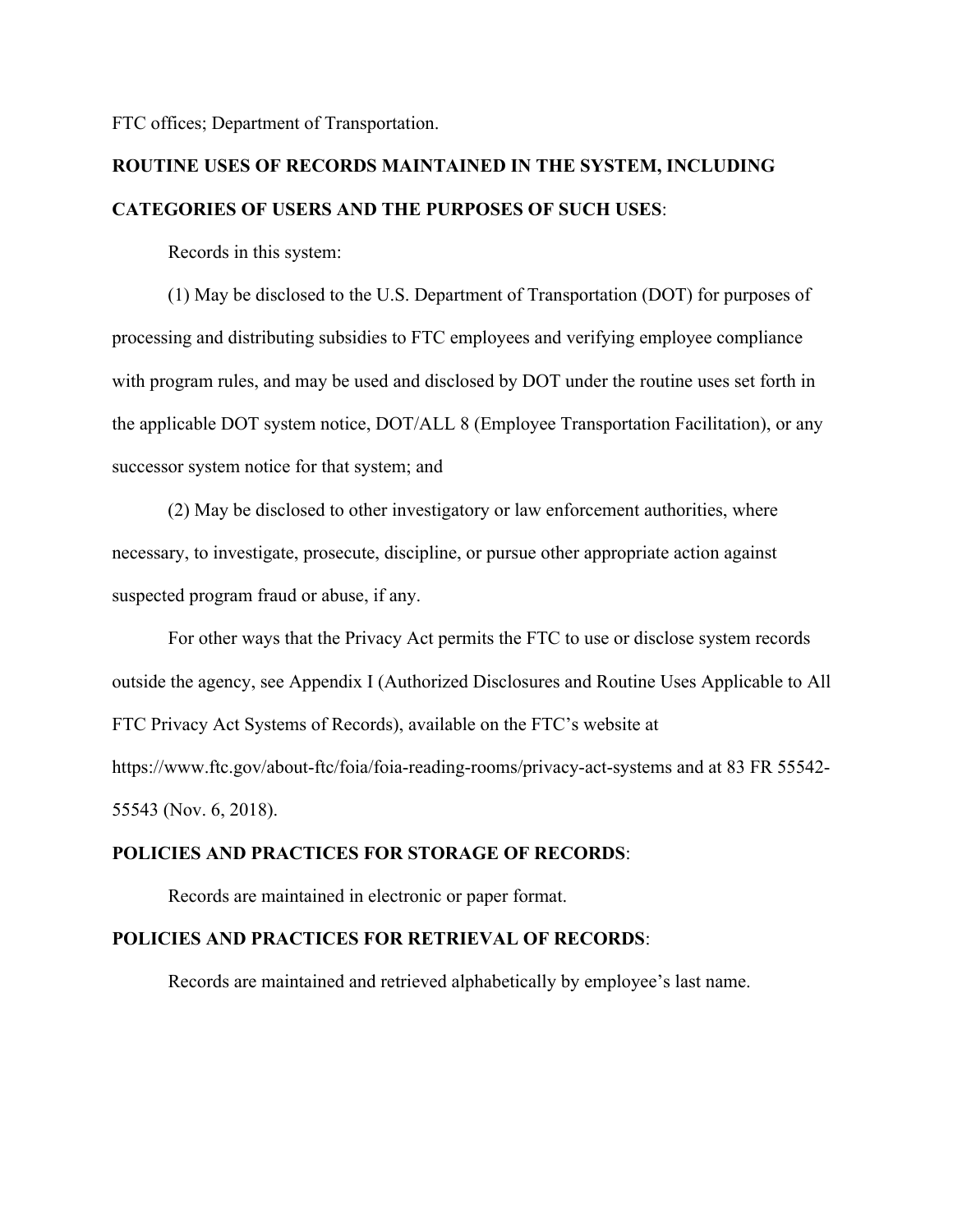#### **POLICIES AND PRACTICES FOR RETENTION AND DISPOSAL OF RECORDS**:

 Transportation subsidy program administrative records are retained for three years or longer if required for business use in accordance with GRS 2.4, Item 130. Transportation subsidy program individual case files are retained for two years or longer if required for business use in accordance with GRS 2.4, Item 131.

## **ADMINISTRATIVE, TECHNICAL, AND PHYSICAL SAFEGUARDS**:

Access is restricted to FTC personnel or contractors whose responsibilities require access. Records are maintained in passphrase protected computer systems or locked file cabinets, accessible only to the program manager or other FTC staff whose job duties require access. FTC buildings are guarded and monitored by security personnel, cameras, ID checks, and other physical security measures. Obsolete records are destroyed by disposal in burn bags, by shredding, or by similarly secure means.

#### **RECORD ACCESS PROCEDURES**:

 See § 4.13 of the FTC's Rules of Practice, 16 CFR 4.13. For additional guidance, see also Appendix II (How To Make A Privacy Act Request), available on the FTC's website at https://www.ftc.gov/about-ftc/foia/foia-reading-rooms/privacy-act-systems and at 73 FR 33592, 33634 (June 12, 2008).

#### **CONTESTING RECORD PROCEDURES**:

See  $\S 4.13$  of the FTC's Rules of Practice, 16 CFR 4.13. For additional guidance, see also Appendix II (How To Make A Privacy Act Request), available on the FTC's website at https://www.ftc.gov/about-ftc/foia/foia-reading-rooms/privacy-act-systems and at 73 FR 33592, 33634 (June 12, 2008).